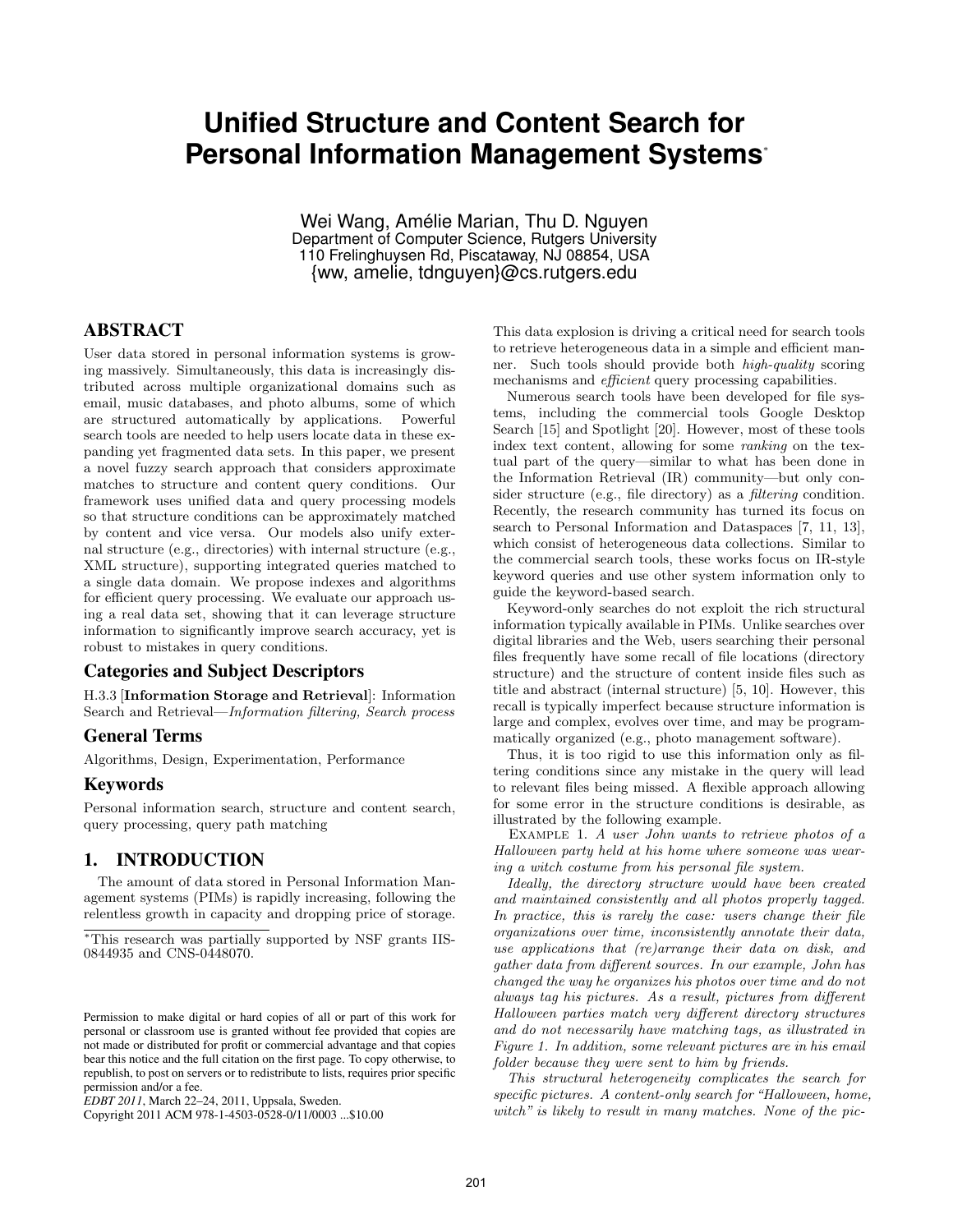

Figure 1: A partial example user personal information file system.

 $tures$ , pic1728.gif, party42.jpg, and IMG<sub>-1391.gif</sub>, in the example data set contains all three keywords. pic1728.gif and party42.jpg contain two of the keywords; their relative rankings would depend on the underlying content scoring function. IMG<sub>1391.gif</sub> is however arguably the best match as its directory structure contains the third missing keyword.

Fortunately, John vaguely remembers that the photo he is looking for is in his home directory and was annotated with a caption containing the term "Halloween". Based on this information, John can write the query:

//home[.//caption/"Halloween" and .//"witch"] Current search tools would probably return IMG\_1391.gif as an exact match to the query but would likely miss approximate but relevant matches for several reasons:

- Using the structure part //home//caption as a filtering condition would eliminate files that do not match it exactly. For example, party42.jpg, which contains the keywords "witch" and "home" but does not have a caption tag with value "Halloween" would not be returned.
- Since the external (directory structure) and the internal (structure and content) are strictly separated, answers that do not adhere to this strict separation would be missed. For example, pic1728.gif would not be returned since "Halloween" is expected to be a content term and not part of the structure hierarchy.

Because of the structural and data heterogeneity present in PIMs, we believe it is critical to support approximate matches on both the content and structural components of queries and to allow for query conditions to be evaluated across file boundaries. For this purpose, we use a data model that unifies external structure, internal structure, and content into a large XML tree, in the spirit of [11], to represent user data. We propose a query model that supports approximation in both the structure and content components of queries, and allows for structure components to be approximately matched by content terms and vice versa. In addition, we propose a unified scoring framework that simultaneously considers relaxed query conditions on structure and content to provide a unified score.

We make the following contributions:

- We propose unified data and query models that allow fuzzy matching of each query condition against both structure and content. Furthermore, matches in the unified data model may span multiple directories and files, giving users a rich query model for specifying contextual information in searches (Section 2).
- We develop a TF·IDF-based unified scoring framework to rank relevant search results (Section 3).
- We present query processing techniques to efficiently score answers. These techniques include indexes and a novel algorithm that extends the popular PathStack algorithm [6] to handle matching of component permutations in queries (Section 4).
- We evaluate our models and query processing techniques and show that our unified approach is more accurate than filtering approaches and more robust than multi-dimensional approaches that consider structure and content separately (Section 5).

# 2. DATA AND QUERY MODEL

### 2.1 Unified Data Model

We model the entire file system as a rooted, labeled, unordered tree that contains internal structure nodes and leaf content nodes. Each structure node has a label that is used to record the name of the structure item (e.g., directory name) or its type within some structural schematic (e.g., section in a LaTeX document). Each content node contains a label that is used to record the content term the node represents. In the rest of the paper we refer to this data representation as the unified data tree T.

Figure 1 shows a partial unified data tree for an example user personal file system. Each node is shown by its label. The external structure (directories) and internal structure (e.g., the "from" field in an email or "title" of an ebook) of files are both represented as internal structure nodes in the unified data tree.<sup>1</sup> Content is stored in the leaves. Abstractly, each leaf node only contains one term although in the implementation, sibling content nodes are combined together to save space. (The dotted line representing the file boundary is given in the figure for illustration purpose only.)

To simplify the discussion, we leave out file system metadata information such as file size and modification time in this paper. Metadata can easily be included in the unified data tree, with both internal structure nodes (e.g., "Last Modified") and leaf value nodes (e.g., "10/31/09"). External tags (e.g., Spotlight comments) can be similarly handled. Tags used for organization (e.g, Gmail "folders") can be treated just like directories although we would currently have to (re)index a file for each tag to maintain a tree structure.

 $1$ We could have separated the two types of structures. However, we don't think it is profitable to do so because it would require users to understand the structural representation of data, which is unrealistic since this representation is increasingly being managed by applications.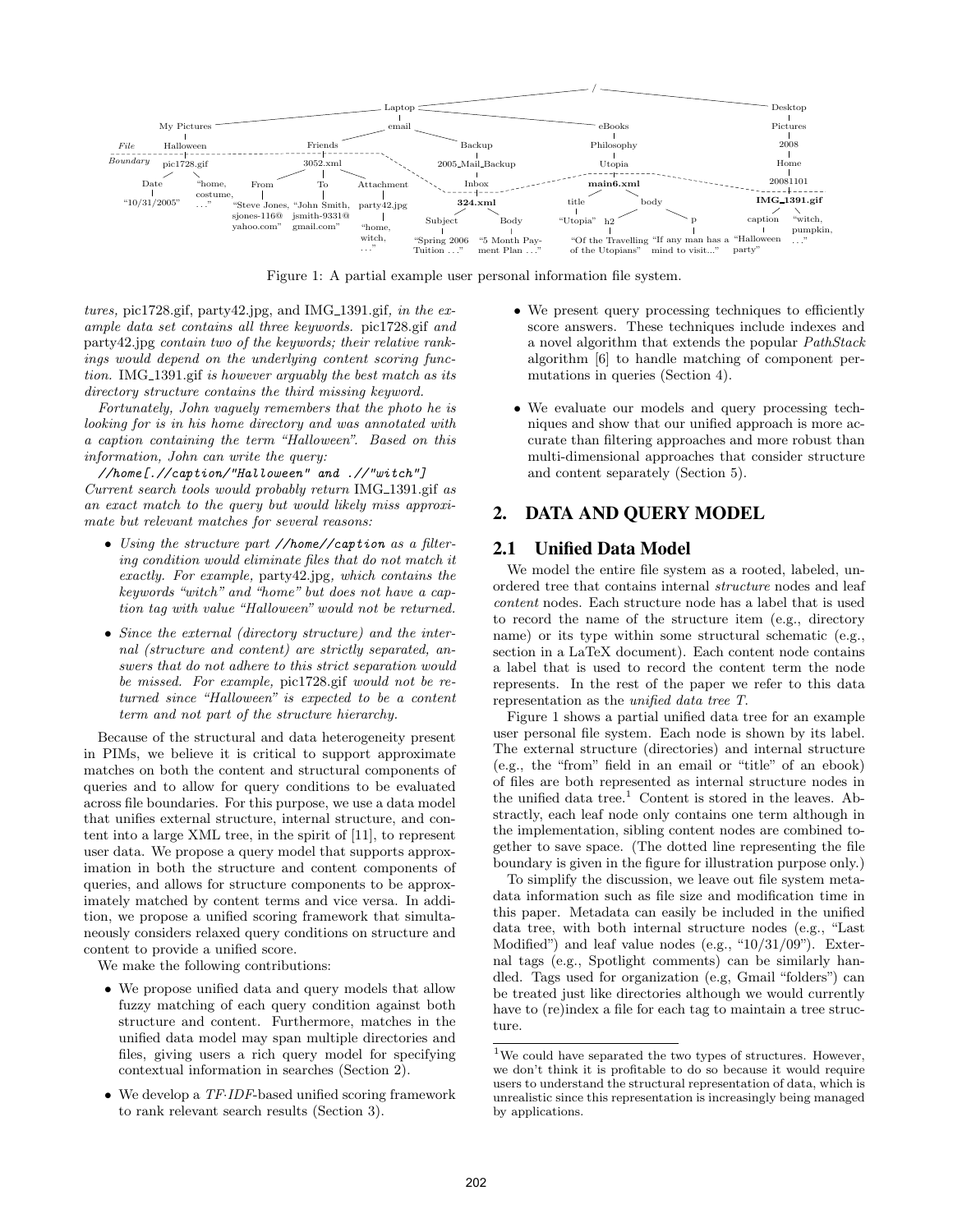# 2.2 Flexible Query Model

Our model allows users to query both the content of files, using a standard keyword-based model, as well as their structure, internal and/or external. A query over our unified data model is a combination of structural patterns and content terms that can be represented as a twig, in the spirit of XQuery [24]. However, as previously mentioned, structural query conditions are likely incomplete and may contain mistakes. Thus, our query model allows for approximate data matches for both structure and content conditions (Section 3) to avoid discarding relevant information because of (possibly minor) mistakes in the query.

To represent this flexibility in our query model, we introduce the following notations for queries:

A root node, noted root, is a node in the twig query (query node) that is matched by the root of the unified data tree T. root may only appear at the beginning of a query.

A structure node, noted N, is a query node that can be matched by any internal structure node with label N in T.

A **content node**, noted  $N$ <sup>n</sup>, is a query node that can be matched by any leaf node with label N in T.

A **generalized node**, noted  $\{N\}$ , is a query node that can be matched by either a structure or content node with label N in T.

An extended node, noted  $N//^*$ , is a query node that can be matched by any subtree rooted at a match to N in T. Content, structure, and generalized nodes can all be extended, but an extended content node is equivalent to the original node since content nodes only match leaf nodes.

A **path segment**  $PS$  is a partial path where each node is either a structure, content, generalized, or extended node and each edge is either a parent-child edge  $\left(\frac{\ }{\ }{\right})$  or an ancestordescendant edge  $\left(\frac{\ }{\ } \right)$ . *PS* can be matched by any path *P* in T where each node in PS is matched by a unique node in P and the matching nodes in P preserves the edge structure of PS.

A node group (similar to that introduced in [19]) is used to represent possible permutations of query nodes. Specifically, a node group, noted  $(PS)$ , is a path segment  $PS$ , where all nodes are structure or generalized nodes, and all edges in the path are ancestor-descendant edges. Each node group may contain at most one generalized node since generalized nodes can be matched by content nodes and each path contains at most one content node. The placement of the generalized node is fixed at the end of the path segment although the node labels may permute. Root nodes, content nodes, and extended nodes are not allowed in a node group as they can only occur at the beginning or the end of a query path. A node group  $(PS)$  can be matched by any path in  $T$  that matches a valid permutation of PS.

For example  $(home//Halloween//\{with\})$  is a node group that corresponds to the permutation set containing  $home//Halloween//{with}, \qquad home//with//Halloween},\ Halloween//home//{with}, \qquad Halloween//{thome}.$  $Halloween//home//{with},$ witch//home//{Halloween}, and witch//Halloween//{home}.

Extending a node group is the same as extending each path segment in its permutation set.

and extended nodes can only be positioned as the last node of a branch.

Note that keyword-only queries can be easily specified in our model. For example, a query with keywords  $k1$  and  $k2$ would be specified as  $//[.//``k1"$  and  $.//``k2"$ . The returned results, however, may be (slightly) different than in a typical content-only search. As shall be seen, the keywords may match external structure terms because of query relaxations and our scoring functions are not strictly the same as those used in traditional TF·IDF content-only search approaches. Experimentally, however, we observe very little differences between our system and a typical content-only search tool for keyword-only queries.

In this paper, we focus on a simplification of the query model that decomposes a twig query into a set of path queries for scoring, since it is complicated to allow flexibility such as component permutations (Section 3.1) for twig queries. We plan to lift this constraint and support flexible non-decomposed twig queries in the future. In our simplified model, a path query is created for each root to leaf path in the twig query. We use path queries as the scoring units and compute the score of a twig query as a function of the scores of the path queries resulting from the twig query decomposition (Section 3.2).

A path query PQ can be matched by any path **PM** in a data tree T where each node in  $PQ$  is matched by a unique node in PM, and the matching nodes in PM preserves the edge structure of PQ.

A potential answer to a path query is any path in our unified data tree that matches some relaxed form of the path query. Similar to many popular search approaches, we focus on a ranked query model where only the k best matches are returned to the user. The score of a match depends on the "closeness" of the match, as defined by a scoring function (Section 3). While our model supports all possible granularity of query result (file, group of files, subtree within a file), for simplicity our current implementation only considers individual files as potential answers.

We call the lowest matching node in a path that matches a path query a match point; each matching path has a unique match point. A file is an answer if its structure (including its full pathname and internal structure) and content contain one or more match points.

# 3. SCORING FRAMEWORK

We now present our unified scoring framework. As already mentioned, our framework allows for approximation in both the structure and content dimensions, as well as across the two dimensions. We score individual paths of a given query twig in a TF·IDF-based fashion; individual path scores are then combined together to produce a unified score.

### 3.1 Query Relaxations

Our strategy is to compute scores for answers based on how close they match the original query conditions. For content, closeness is defined based on the number of keywords from the query condition is contained in the answer (and their frequency). For structure, we use query relaxations, i.e., structural transformations that make queries more general. A match to a relaxed version of a structure query condition is then an approximate match, with the degree of approximation depending on the number of relaxation steps.

We extend prior work [3, 19] on structural query relax-

Our model considers twig queries over the unified data tree T. A twig query is a tree that starts with a root node root and may contain multiple branches. Branches may end with any node type defined above. Generalized, content,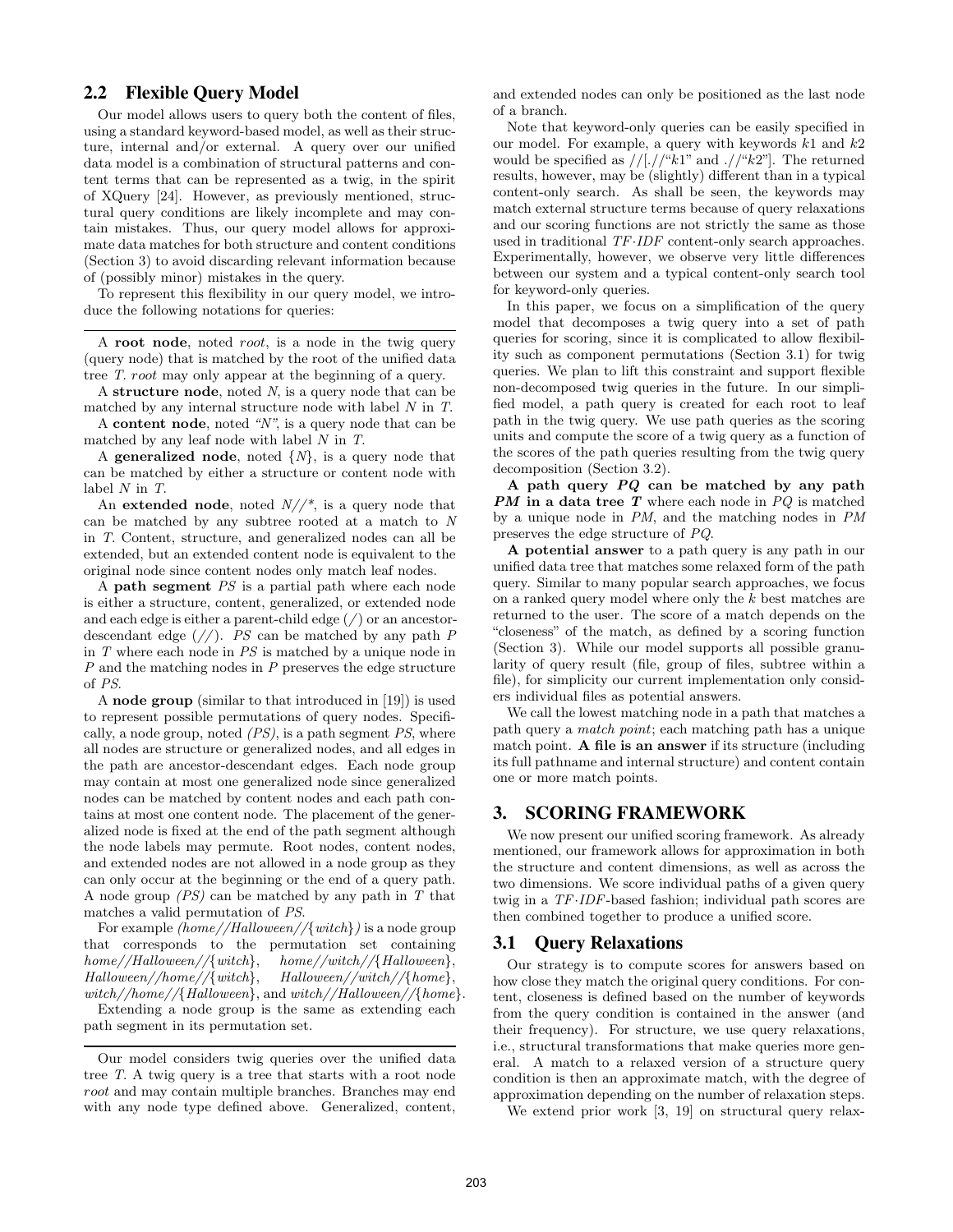ations to our unified query model. We use several types of structural relaxations, some of which were not considered in [3], to handle the specific needs of user searches in a file system. In addition, we augment the relaxations defined in [19] with relaxations that mix content and structure conditions and take into consideration the structure within a file to handle unified structure and content queries. As in [3, 19], we require that answers to a path query  $P$  be contained in the set of answers to any relaxation of  $P$  to ensure monotonicity of *IDF* scores (since *IDF* scores depend on the number of files that are answers to the path query).

We consider the following structural relaxation operations:

Edge Generalization is used to relax a parent-child relationship to an ancestor-descendant relationship. For example, applying edge generalization to the path segment home/Halloween changes it to home//Halloween.

Path Extension is used to extend a path query  $PQ$  to  $PQ//^*$  so that any path in T containing  $PQ$  becomes a match. For example, applying path extension to For example, applying path extension to /home//Halloween changes it to /home//Halloween//\*.

Node Generalization is used to relax a structure node at the end of the path query or a content node to a generalized node. This relaxation allows structure conditions to be approximately matched by content and vice versa. For example, applying node generalization on /home/Halloween changes it to /home/{Halloween}, which means the term "Halloween" in the query can match the name of a directory, the tag of an internal structure item, or file content.

This novel relaxation can be critically important in our search context since content terms may often be used as structure (e.g., directory names), especially when data is programmatically organized. For example, iTunes organizes users' music in directories named after artists and albums.

Node Inversion is used to permute nodes within a path query  $PQ$ . Except for the root, non-generalized leaf, and  $*$ nodes, inversion can be applied to any pair of adjacent nodes or node groups if all the surrounding edges of the nodes or node groups are ancestor-descendant edges. An inversion combines adjacent nodes, or node groups, into a single node group while preserving the placement of the generalized node, if any. For example, applying node inversion to Halloween and witch in /home//Halloween//witch changes it to /home//(Halloween//witch). Applying the same node inversion on /home//Halloween//{witch} changes it to  $\lq / home \lq / (Halloween / \{\text{witch}\}\rceil,$  which allows for /home//witch//{Halloween} in addition to the original query condition.

Allowing for approximations in the node ordering can be critically important in our search context since, as already mentioned, users often misremember, or do not have complete information over, the directory or internal file structure, yet users often know some pertinent structural information that can help guide the search.

Node Deletion is used to drop a node from a path query. Node deletion can be applied to any node or node group other than root and  $*$  as long as their surrounding edges are ancestor-descendant edges.

To delete a node  $n$  in a path query  $PQ$ :

• If n is a leaf node, n is dropped from  $PQ$  and  $PQ-n$ is extended with  $//^*$ . This is to ensure containment of the answers to  $PQ$  in the set of answers to the new, more relaxed path query PQ'.

• If  $n$  is an internal node,  $n$  is dropped from  $PQ$ , and the nodes before and after  $n$  are connected in  $PQ$  with //.

### For example, deleting Halloween from

/home/Halloween/witch changes it to /home//witch.

To delete a node n inside a node group  $(PS)$  in a path query  $PQ$ , the following two steps are required to ensure answer containment. (1)  $n$  and one of its adjacent edge in PS are dropped from PS. If only one node m is left in PS,  $(PS)$  is replaced by m in PQ. (2) If  $(PS)$  is a leaf node group, the resulting query is extended so that permutations of the original node group  $(PS)$  that contain n as a leaf node are still contained in the resulting relaxed node group.

For example, deleting Halloween from

//(home//Halloween//{witch}) changes it to

 $//(home//{with})//^*$ . The path query

 $//(home//Halloween//{switch})$  contains 6 different permutations. including  $//hom://Halloween//{switch}.$ tations, including  $//home//Halloween//{switch}.$ //witch//Halloween//{home}, and

//home//witch//{Halloween}; after deleting Halloween, the permutations become //home//{witch}, //witch//{home}, and  $//home//with//*.$  //(home//{witch})//\* is the only most specific path query that contains all of the necessary permutations to ensure containment.

Our relaxation operations can be composed to provide increasingly relaxed versions of the original path query. For any path query P the most general relaxation is  $//^*$ , which matches all files in the unified data tree.

Note that while the above relaxations could be used to tolerate mistakes like misspelled terms, they are not designed for that. In a production search tool, they would be combined with other complementary IR techniques. For example, one can envision each term in a query condition matched against a set of terms to account for misspelling, stemming, and/or even semantic equivalency.

### 3.2 Scoring Methodology

Our scoring methodology is based on TF·IDF measures, as introduced in [2, 19]. Unlike these previous works, which compute separate scores for the content and structure dimensions before aggregating them into a single score, our approach scores content and structure together and our scoring framework allows for approximation within and across both dimensions. Our scoring functions are as follows.

DEFINITION 1 (IDF SCORE OF A PATH QUERY). Given a unified data tree T and a path query PQ, we define

$$
score_{idf}(PQ) = \frac{log(\frac{N}{N_{PQ}})}{log(N)}, \quad N_{PQ} = |matches(T, PQ)|
$$

where matches $(T, PQ)$  is the set of all files in T that match PQ, and N is the total number of files in T.

Our IDF scoring formula guarantees that files matching more relaxed forms of a query will receive lower scores since more relaxed forms always match the same number or more files based on the containment property of relaxations.

DEFINITION 2 (TF SCORE OF A FILE FOR A QUERY). Given a path query PQ and a file F, we define

$$
score_{tf}(PQ, F) = f\left(\frac{F_{PQ}^{(struct)}}{|F^{(struct)}|}\right) + f\left(\frac{F_{PQ}^{(cont)}}{|F^{(cont)}|}\right)
$$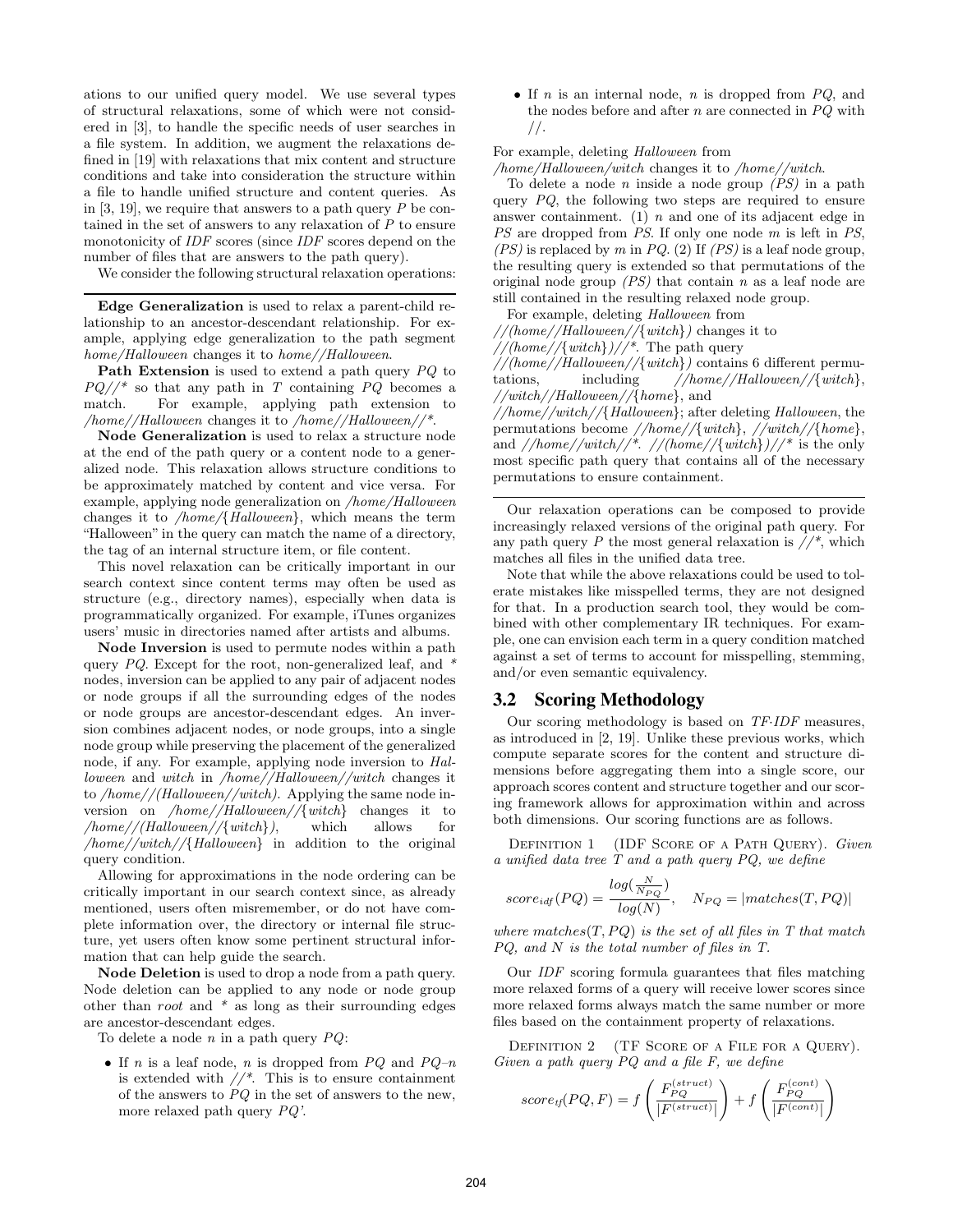where  $|F^{(struct)}|$  and  $|F^{(cont)}|$  are the numbers of structure and content nodes in F, respectively,  $F_{PQ}^{(struct)}$  and  $F_{PQ}^{(cont)}$ are the numbers of structure and content match points in F, respectively, that match PQ, and  $f(x)$  is a function that affects the distribution of the score values, and so controls the relative impact of TF on the overall score.

By definition, the more match points contained in an answer, the higher the TF score of the answer. (We can potentially aggregate the two scores in different ways. In fact, we tried aggregating using multiplication and found experimentally that it made little difference.)

In Definition 2, function  $f$  is selected from a class of functions (e.g., those widely used for TF in the IR community). In a real system, function  $f$  is selected once and then fixed for all queries and answers to compute TF scores. Different choices of  $f$  change the distribution of score values, affecting the relative impact of TF vs. IDF on the unified scores. We experiment with different variants of  $f$  to find the best scoring formula for our data set in Section 5.2. (We could potentially use different functions for content and structure; currently, we use the same function for simplicity.)

DEFINITION 3 (SCORE OF A FILE FOR A QUERY). Given a unified data tree T, a path query PQ, and a file F, we define

$$
score(PQ, F) = \sum_{PQ' \in R(PQ)} score_{tf}(PQ', F) \cdot score_{idf}(PQ')
$$

where  $R(PQ)$  is the set of all possible relaxations of PQ.

Note that the overall score of a file is a summation across all possible relaxations of the query. Abstractly, it is important to consider all relaxed forms of the query because it is difficult to determine the single best matching relaxed form for a given file. As the query becomes more relaxed, the IDF score is guaranteed to decrease. However, TF may increase significantly because a more relaxed query may have many more match points in the file. Thus, the  $TF$ -IDF score of a file may be higher for a more relaxed form of the query. The summation provides an overall picture of how closely a file matches a given query by counting matching contributions across all possible relaxed forms of the query.

Unfortunately, it could be very expensive to compute  $score(PQ, F)$  as defined in Definition 3 because the number of relaxed forms of a query grows exponentially with query size. Thus, our implementation instead approximates the definition using a lexicographical ordering given by  $(score_{idf}(LRQ_F^{PQ}), score_{tf}(LRQ_F^{PQ}, F)),$  where  $LRQ_F^{PQ}$  is the least relaxed query, i.e., the relaxed query with the highest  $IDF$  score, that a file  $F$  matches. We empirically show the tightness of this approximation for the data and query sets used in our evaluation (Section 5.2). The algorithms and data structures described in the following section are based on this approximate scoring to speed up query processing.

Finally, we compute the score of a file for a twig query TQ by computing the summation of scores of the file for each unique path query PQ derivable from TQ.

### 4. QUERY EVALUATION

We now describe our query evaluation techniques, based on a top- $k$  or ranked query processing model, which returns the best  $k$  answers for each query.

### 4.1 Index Structures

We index our unified data tree using an inverted index similar to those used in the XML community. In addition, because the possible query relaxations (Section 3.1) are query dependent, we need to build indexing structures to evaluate relaxations at runtime.

Indexing Data: We use an inverted index to enable fast access to the (potentially very large) unified data tree at query processing time. We assign a tuple of attributes (FileId, PreCode, PostCode, Depth) to each node of the unified data tree, where FileId is a unique identifier of the file containing  $N$  if  $N$  is part of a file, or 0 if  $N$  is a directory,  $PreCode$ and PostCode are values generated by a preorder and postorder traversal of the tree respectively, and Depth is the distance from root to N. The PreCode, PostCode, and Depth information are used to quickly determine the structural relationships (ancestor-descendant and parent-child) and are widely used in XML query processing [16]. The FileId is used to quickly identify answers (files) that match a particular query. The inverted index then maintains mappings from node labels to the nodes' attribute tuples. Note that this index subsumes the typical full-text inverted index used for content search because each content term is a label of a leaf node (Section 2).

Indexing Query Relaxations: We represent (abstractly) all possible relaxations of a query, along with the corresponding IDF scores for (files that match) each relaxation, using a DAG structure, as was proposed in [2, 19]. This DAG is created by incrementally applying query relaxations to the original query condition. By design, children of a DAG node are more relaxed versions of the query and therefore match at least as many answers as their parent (containment). The most relaxed version of any query condition is the node //\*, which matches all files and so gives a 0 IDF score.

The above DAG is built *lazily* during query processing; that is, we only build and evaluate parts of the DAG as required by the top- $k$  query processing algorithm (Section 4.3). IDF scores for relaxed queries and TF scores for matching files are only computed when nodes are materialized. Previous work have detailed efficient algorithms for this lazy construction [2, 19, 22]. We adapt these algorithms to handle the full set of relaxations described in Section 3.1.

### 4.2 Query Matching

Given a query, we need algorithms to efficiently use the indexing structures just described to identify and score matching answers. Several efficient algorithms have been proposed for XML pattern matching, one of the most popular being the PathStack algorithm [6]. PathStack views the XML data tree as a stream of nodes produced by a preorder traversal. The algorithm associates a stack  $S_N$  with each query node N, keeping the stack in the same order as the query nodes. It then pushes matching data nodes from the stream onto the stacks. Whenever a node is pushed onto the last stack, each unique sequence of nodes across all the stacks, one per stack, that satisfies the structural relationships in the query is an answer to the query. Nodes are popped from the stacks when processing moves to a different tree branch.

The inverted data index is used to avoid traversal of the data tree. Specifically, each query node is associated with the inverted list keyed by the node's label. Preorder traversal is then simulated by considering the nodes from the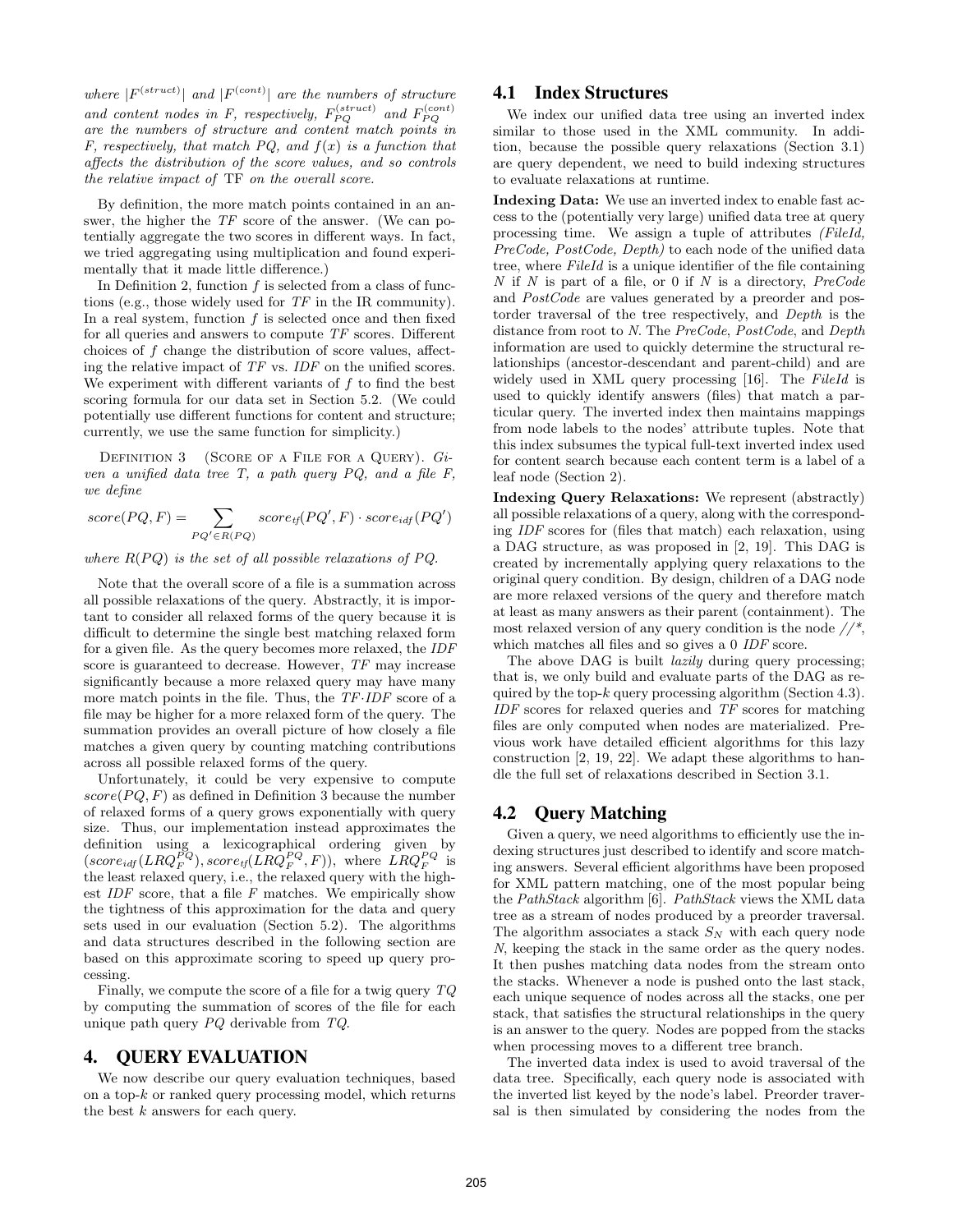#### Algorithm 1  $NIPathStack(NG)$

1. Tail  $\Leftarrow$  nil 2. while  $\neg end(NG)$  do 3.  $N_{min} \Leftarrow getMinSource(NG)$ <br>4. while  $Tail \neq nil \wedge postCode($ 4. while  $Tail \neq nil \land postCode(Tail) < nextPre(T_{N_{min}})$  do<br>5. non $(S_{Tail}) = \{S_{Tail} \text{ is the stack containing node } Tail\}$ 5. pop( $S_{Tail}$ ) { $S_{Tail}$  is the stack containing node  $Tail$ }<br>6. Tail  $\Leftarrow$  prevDataPathNode(Tail) 6. Tail  $\Leftarrow$  prevDataPathNode(Tail)<br>7. moveNodeToStack(T<sub>Nmin</sub>, S<sub>Nmin</sub>) 7. moveN odeT oStack $(T_{N_{min}}, S_{N_{min}})$  pointer to Tail))<br>8. Tail  $\Leftarrow$  top( $S_N$ ) 8. Tail  $\Leftarrow top(S_{N_{min}})$ <br>9. **if** contain Solution 9. if  $containSolution(NG)$  then<br>10.  $NIS howSolutions(Tail, NG)$ 10. NIShowSolutions(Tail, NG) 11. function  $end(NG)$  $12.$  begin  $13.$  retu 13. return  $\forall N_i \in NG : eof(T_{N_i})$ 14. function containSolution(NG) 15. begin<br>16. retu 16. return  $\forall N_i \in NG : |S_{N_i}| \geq 1$ 17. function  $getMinSource(NG)$ 18. begin 19. return  $N_i \in NG$  such that  $nextPre(T_{N_i})$  is minimal 20. function  $moveNodeToStack(T_N, S_N, p)$ 21. begin<br>22.  $mush$ 22.  $push(S_N, (next(T_N), p))$ <br>23.  $advance(T_N)$  $advance(T_N)$ 

matching lists in sorted order according to their PreCode.

We cannot use  $PathStack$  directly because our query model includes node permutations in the form of node groups (Section 2.2). However, we have adapted PathStack as follows.

First, for each node group  $NG$  in a query  $PQ$  we use a new NIPathStack algorithm to find all matching path segments in the unified data tree. These matches are returned in increasing lexigraphical ordering given by the pair  $(PreCode_t,$  $PreCode_h$ ), where  $PreCode_t$  and  $PreCode_h$  are the  $PreCodes$  of the deepest (tail) and highest (head) nodes, respectively, of the matching path segment.

Second, we apply *PathStack* on *PQ* with a small variation: each node group NG is given an individual stack, and its matches are populated by the results of running NIPathStack on that node group. Other nodes are given a stack each as in the original PathStack algorithm.

Like PathStack, NIPathStack uses a set of stacks, one per query node in a given node group, to find matches in our data tree and views the data tree as a stream of nodes produced by a preorder traversal. The inverted data index is again used to simulate the preorder traversal without actually traversing the data tree. As nodes are pushed onto the stacks, NIPathStack maintain pointers between these nodes to represent ancestor-descendant relationships in the data. As each new node is pushed onto one of the stack, the algorithm checks for solutions. At least one solution exists if all stacks are populated since node groups allow for any ordering of nodes within answers. When the traversal passes the leaf data node of a branch, nodes that cannot be involved in any new matches are popped from the stacks and the traversal moves to the next branch in the unified data tree.

Algorithm 1 details the NIPathStack algorithm. NIPath-Stack takes as input the node group being evaluated, noted NG. It keeps a pointer Tail to track the deepest node of the data path encoded in the stacks. Line 3 identifies the next node to be processed to simulate the preorder traversal, i.e., the inverted list which contains the node with the minimum PreCode. Lines 4-6 pop stack nodes when the al-

#### Algorithm 2 NIShowSolutions(Tail, NG)

|     | 1. $P \leftarrow (Tail)$ {partial answer with one node}<br>2. showSolution( $prevDataPathNode(Tail), P, NG)$ |
|-----|--------------------------------------------------------------------------------------------------------------|
|     |                                                                                                              |
|     | 3. function $showSolution(n, P, NG)$                                                                         |
| 4.  | begin                                                                                                        |
| 5.  | <b>if</b> P does not contain a node with same label as n then                                                |
| 6.  | $P \Leftarrow (P, n)$                                                                                        |
| 7.  | if $ P  =  NG $ then                                                                                         |
| 8.  | output(P)                                                                                                    |
| 9.  | else                                                                                                         |
| 10. | $showSolution(prevDataPathNode(n), P, NG)$                                                                   |
| 11. | $P \Leftarrow P - n$                                                                                         |
| 12. | <b>if</b> $S_n$ has at least one node below n then                                                           |
| 13. | $showSolution(prevDataPathNode(n), P, NG)$                                                                   |
| 14. | else                                                                                                         |
| 15. | if $ P  <  NG  \wedge prevDataPathNode(n) \neq nil$ then                                                     |
| 16. | $showSolution(prevDataPathNode(n), P, NG)$                                                                   |

gorithm moves to the next branch of the unified data tree. The function  $prevDataPathNode$  is used to return the previous node in the data path encoded in stacks. Lines 7-8 augment the data path with the new data node and assign the new deepest node of the data path. If at least one solution exists (function containSolution checks if all stacks are populated), line 10 invokes a sub-algorithm NIShowSolutions (Algorithm 2) to find and return all solutions.

NIShowSolutions composes answers recursively in leaf-toroot order. Line 1 creates a partial answer P that only contains Tail. Line 2 calls function showSolution recursively to output complete answers. Each time when showSolution is invoked with an input node  $n$ , it tries to output answers containing n (line 10) and answers not containing n (lines 13 and 16) sequentially.

| $B_1$<br>$C_1$          | $\angle Tail$                                                 |                                                                          |
|-------------------------|---------------------------------------------------------------|--------------------------------------------------------------------------|
| $C_2$<br>B <sub>2</sub> | $\mathcal{A}^{B_2}$ $\mathcal{A}^{C_2}$<br>$S_{C}$<br>$S_{B}$ | $C_2 B_2 A_1$<br>$C_1 B_2 A_1$<br>$B_1$ $C_2$ $A_1$<br>$B_1$ $C_1$ $A_1$ |

(a) Data (b) Node group (c) Stack encoding (d) Path matches Figure 2: Example data path and answer encoding in stacks.

Figure 2c shows the stack encoding of the data path segment  $B_1/C_1/C_2/B_2/A_1$  (Figure 2a) for the node group  $(A//B//C)$  (Figure 2b). In this example, all data nodes are part of the same path and are therefore linked together. NISHowSolutions outputs answers in a leaf-to-root order, starting with the deepest node  $(A_1)$ , with all answers ending with this node produced recursively  $(B_1/C_1/A_1, B_1/C_2/A_1$ .  $C_1/B_2/A_1$ , and  $C_2/B_2/A_1$ ). Because the node group semantic allows for any ordering of nodes in data paths, the algorithm is guaranteed to return at least one path match if each stack contains at least one data node.

### 4.3 Top-k query Processing

As previously mentioned, we decompose a twig query into its component path queries. Given an answer, we compute a score for the answer for each component path query. We then combine these individual scores into an overall score representing the answer's relevance to the twig query. This computation can be viewed as a multidimensional scoring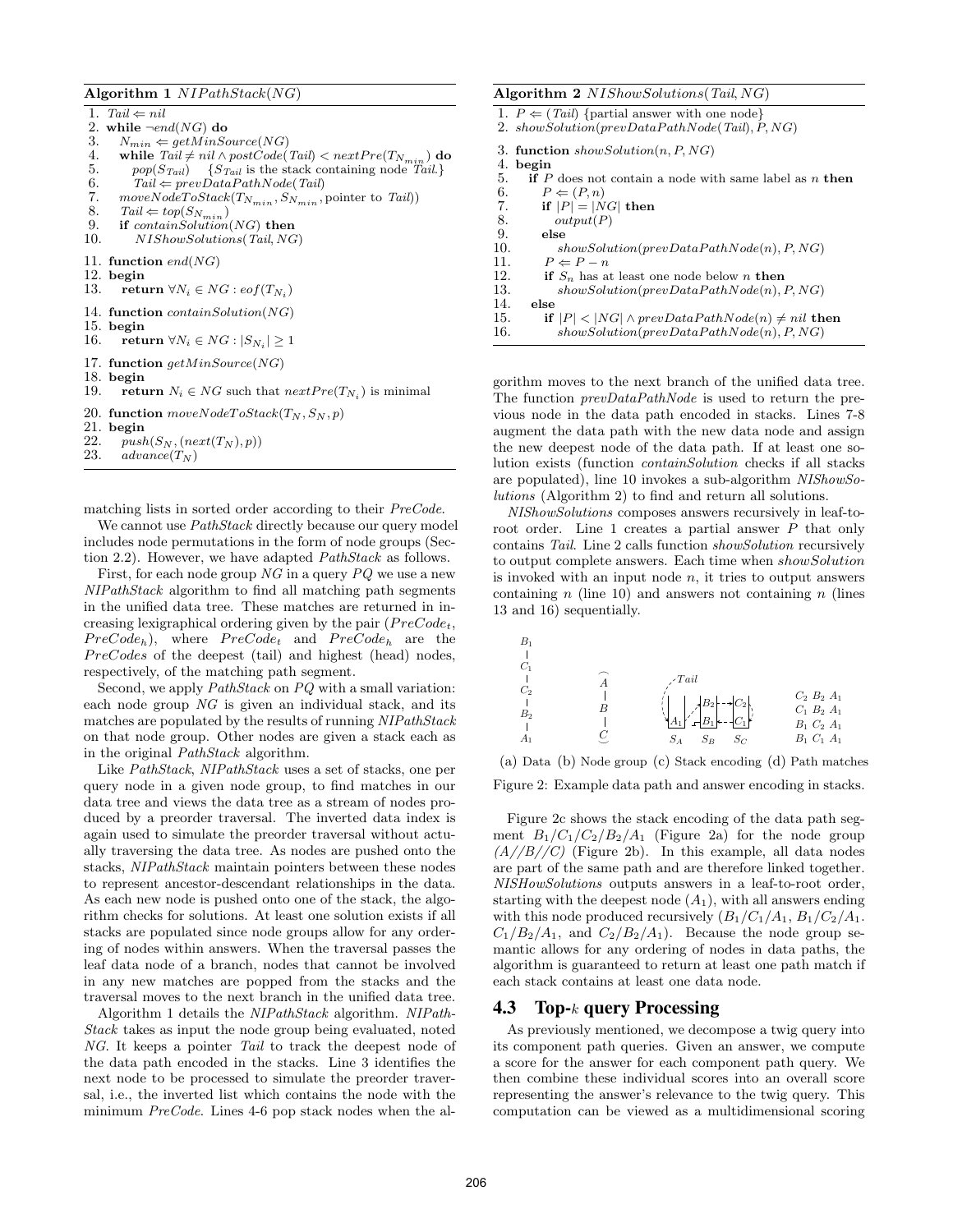problem, with each component path query representing a distinct scoring dimension.

We adapt the existing and popular Threshold Algorithm (TA) [12] to efficiently solve our multidimensional scoring problem. TA takes as input several sorted lists, each containing the system's objects (files in our scenario) sorted in descending order according to their relevance scores for a particular attribute, and dynamically accesses the sorted lists until the threshold condition is met to find the k best answers without considering all objects.

In our adaptation, each sorted list contains answers for one component path query. We generate each list by traversing the relaxation DAG of the corresponding path query and finding matches to increasingly relaxed versions of the path query. The monotonicity of scores given by our scoring methodology (lexicographical ordering based on  $(idf, tf)$ ) guarantees that this traversal will produce answers sorted in decreasing order of their scores. As already mentioned, we adapt (slightly) existing algorithms for lazily building and traversing the DAG, including an optimization to avoid scoring unnecessary nodes (i.e., nodes that do not contribute new answers) [22].

As TA considers the next answer from a sorted list, it needs to compute the overall score for the answer; i.e., the combine score across all attributes. This means that we also need to compute the score for an arbitrary answer to a path query. One possible approach is to expand the DAG until we locate the LRQ that matches the answer to be scored. This can be expensive, however, as it may require expanding deep into the DAG. Thus, we adapt an optimization from [22] that allows us to leverage the inverted data index to quickly jump to the LRQ or a close by ancestor.

### 5. EXPERIMENTAL EVALUATION

We now experimentally study and evaluate our unified search approach. Specifically, we first consider several example search scenarios, where a user is looking for a particular file within a personal data set in each scenario. We formulate a number of queries for each scenario and compare the ranks of the target file returned by our approach against those returned by Lucene [4], a state-of-the-art desktop search tool. We choose Lucene because it is open-source, allowing us to adapt it to a range of approaches for using content and structure terms. Next, we consider a much larger set of search scenarios using automatically generated queries. We also use (part of) this larger query set to compare our approach with Google Desktop Search (GDS) and TopX [21], a related approach that was designed for XML search. Finally, we report the query processing performance of and indexing space required by our unified search approach.

# 5.1 Experimental Setup

Relevance comparison. We use the Lucene text search engine [4] as a comparison basis. Specifically, we compare our approach against three different approaches: contentonly and two variations of content and directory path terms. For content-only, we use the standard Lucene content indexing and search. For the first variation of content and directory path terms *(content:dir)*, we create two Lucene indexes, one of content terms and one of terms from the directory pathnames; effectively, the latter treats each directory pathname as a file with the terms (components) in the pathname being its content. Then, each query can contain two conditions, one for content and one for directory path terms. Each query condition is scored individually against the appropriate index using Lucene. The scores are then combined using a vector projection approach as described in [19]. For the second variation (*content+dir*), we create a combined index that contains all content terms as well as directory path terms; terms in the pathname of each file is added to its content. Queries then contain terms that may match content or directory path terms. Queries are executed as searches against the combined index using Lucene.

We compare our unified approach to content:dir and content+dir because the latter two are plausible approaches that use some structure information (i.e., terms extracted from directory pathnames and internal structure) but are simpler to implement. Collectively, we refer to these Lucenebased approaches as "bag-of-terms" because they do not consider structural relationships. We do not compare unified search against filtering approaches because the work in [19] has already shown that a flexible approach can find and rank relevant files that are missed entirely when filtering.

Data set. We use a subset of files and directories from the working environment of one of the authors because there is a lack of synthetic data sets and benchmarks to evaluate PIMs search (as noted in [11]). This data set contains 95,172 files in 7,788 directories; 6% of the files are media (e.g., music and pictures)<sup>2</sup>, 59% documents (e.g., LaTeX, pdf, and MS Office),  $34\%$  emails<sup>3</sup>, and  $1\%$  miscellaneous (e.g., scripts and source code). The average directory depth is 6.3 with the longest being 12. Indexing leads to ∼700K unique stemmed content terms and ∼3K unique directory path terms. The unified data tree contains ∼57M nodes, of which ∼49M (86%) are leaf content nodes.

Query set. We manually construct 28 queries for 3 search scenarios for our first case study of unified search.

We also automatically generate queries for a larger set (80) of search scenarios to provide a more comprehensive evaluation. These scenarios comprise four sets of 20 scenarios each, targeting files from four different data categories, including email, document (ebooks, academic papers, etc.), music, and picture. Queries are constructed to contain varying numbers of query conditions, as well as different combinations of structure and content terms.

More specifically, each query targets a specific file  $f$ . Each query comprises  $n$  terms, where  $n$  is randomly chosen from  $\{4, 5, 6\}$ . The *n* terms are randomly selected from terms in f's directory pathname (external structure), structure terms inside  $f$  (internal structure), and  $f$ 's content. To ensure reasonable selectiveness of terms, we exclude content terms that appear in more than 5,000 files. The term selection process is designed to select approximately  $n/2$  external structure terms,  $n/4$  internal structure terms, and  $n/4$  content terms. Because some target files do not contain any internal structure, this process leads to an average of 4.9 terms in each query, with 2.3 external structure terms, 1 internal structure term, and 1.6 content terms.<sup>4</sup>

<sup>2</sup> ID3 and IPTC tag names (structure) and values (content) are extracted from music and pictures, respectively.

<sup>3</sup>Each email message is stored in a separate file in directories that match the user's mail folder hierarchy.

<sup>&</sup>lt;sup>4</sup>We also studied additional query sets that emphasize content more heavily. The results for these query sets show similar trends.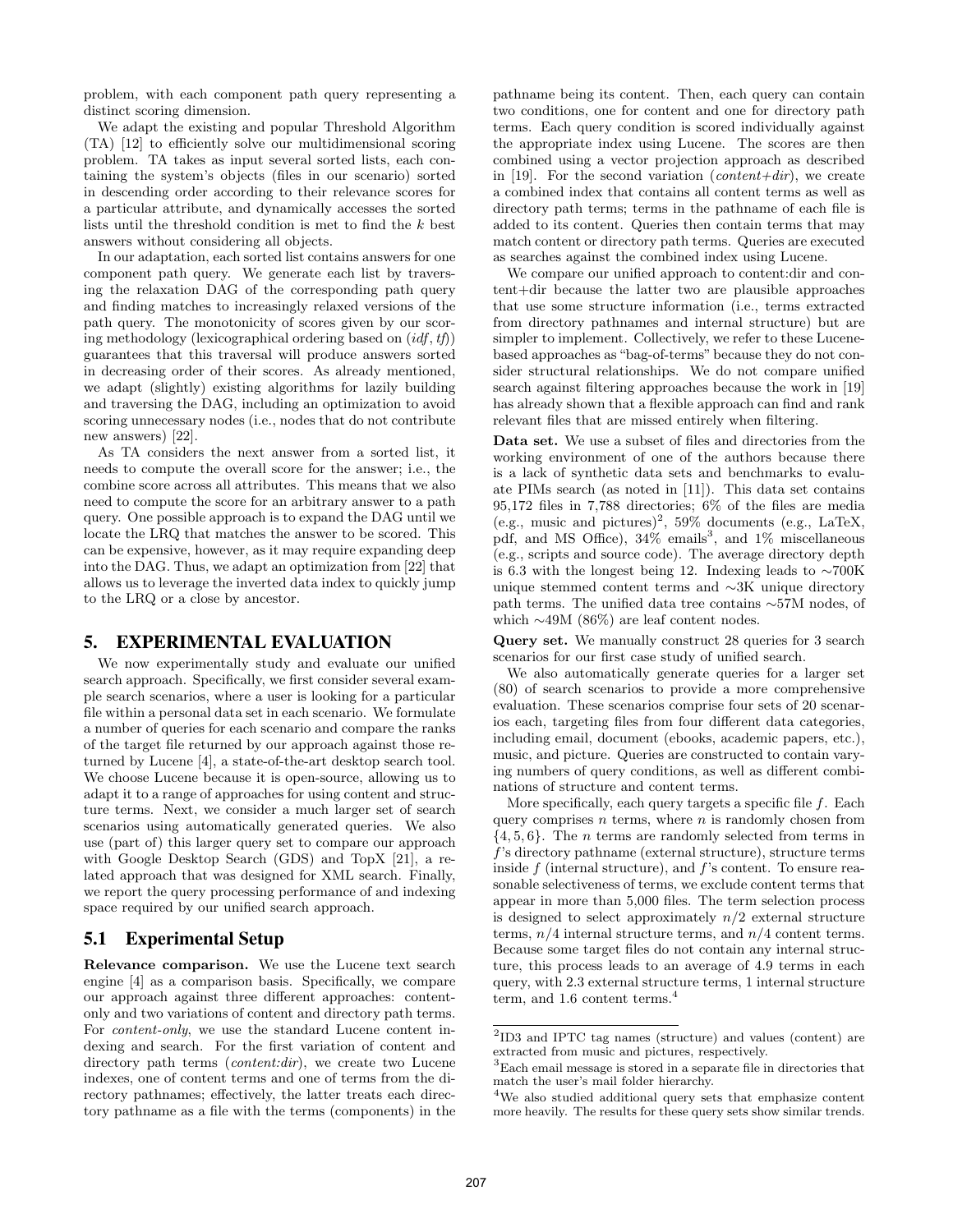

Figure 3: CDFs of ranks of target files when using Definition 3 with five different TF formulas  $(f(x) \in \{log(1+x)\} \cup$  ${x^{\frac{1}{n}}|n = 2, 5, 10, 20}$  and when using the lexicographical approximation  $(idf, tf)$ .

We then construct specific queries for the different search techniques as follows:

Unified: Each query is a twig with all  $n$  terms arranged according to their original positions in the unified structure. For example, if  $a$  and  $c$  were chosen from the target file f's directory pathname  $\frac{a}{b}/\frac{c}{f}$  and "foo" from its content, then the resulting query would be  $//a//c//``foo".$ 

Content-only: Each query contains the subset of terms selected from f's content.

 $Content+Dir:$  Each query contains all n terms.

Content: Dir: Each query contains all  $n$  terms but the terms are separated into two query conditions. The first contains terms selected from inside  $f$ , including both internal structure and content terms, while the second contains terms selected from f's directory pathname.

Platform. We have implemented a prototype unified search tool in Java, using the Oracle Berkeley DB to persistently store all indexes. Experiments are run on a PC with a 2.8 GHz Intel Xeon processor, 2 GB of memory, and a 10K RPM SCSI disk, running the Linux 2.6.16 kernel and Sun's 1.5.0 JVM. Reported query processing times are averages of 40 runs, after 40 warm-up runs to avoid measuring JIT effects.

### 5.2 Approximate Unified Ranking

To compute unified scores for our experiments, we must first choose a specific function  $f$  for  $TF$  (Definition 2). Figure 3 plots the cumulative distribution functions (CDFs) of the ranks of target files for the automatically generated query set described in Section 5.1, where each data point on a curve corresponds to the percentage of queries (Y-axis) with the corresponding target files positioned at or higher than a particular rank (X-axis). We study five different formulas,  $f(x) \in \{log(1+x)\} \cup \{x^{\frac{1}{n}}|n = 2, 5, 10, 20\}$ , which are common alternatives for TF from the IR community (e.g., [4, 18]), when using the full scoring formula defined in Definition 3. (We compute the scores by brute-force full expansion of the query DAGs.) We also study the approximate scoring function based on the lexicographical ordering  $(idf, tf)$  computed against the least relaxed query that a file matches, as described in Section 3.2.

We observe that the log function gives the worst result. When using the  $n$ -th root functions, the results are relatively insensitive to n (variations of less than  $5\%$  for n between 2 and 20) although  $n=10$  does give the highest accuracy. All results reported in the rest of this section are obtained using the function  $f(x) = x^{\frac{1}{10}}$  to compute TF scores.

To study the impact of TF vs. IDF, we show the relative standard deviation (100% x standard deviation / mean) for the two score components for different TF formulas in Ta-

Table 1: Relative standard deviations of IDF and TF scores for the five different TF functions.

|                 | Relative Standard Deviation (%) |       |                 |       |
|-----------------|---------------------------------|-------|-----------------|-------|
|                 | All Files                       |       | Top 100 Answers |       |
| <b>Function</b> | <b>IDF</b>                      | ТF    | <b>IDF</b>      | ТF    |
| log             | 60.95                           | 68.06 | 37.75           | 53.56 |
| $n=2$           | 60.95                           | 45.33 | 36.63           | 40.76 |
| $n=5$           | 60.95                           | 27.27 | 35.87           | 28.14 |
| $n=10$          | 60.95                           | 20.20 | 35.75           | 23.80 |
| $n=20$          | 60.95                           | 16.90 | 35.71           | 21.80 |

ble 1. We study the relative standard deviation because the scoring formula in Definition 3 multiplies TF and IDF. The larger the relative standard deviation, the greater the impact of the measure in differentiating between answers. Table 1 shows that the logarithm formula seems to overweight TF, especially when considering only the top 100 matches.

For comparison, we also computed the relative standard deviations of TF and IDF scores for Lucene. Interestingly, the results show that the impact of TF is greater than IDF when the whole document set is considered. However, the impact of TF is smaller than IDF when considering the top  $100$  documents, which is similar to the *n*-th root functions for our scoring definition with  $n \geq 5$ .

Figure 3 also shows that the lexicographical  $(idf, tf)$  ordering based on the least relaxed query that an answer matches is a tight approximation to the full scoring formula. For any ranking position, the difference between the CDF curves for (*idf, tf*) and the full scoring function with  $f(x) = x^{\frac{1}{10}}$  is less than 3%. The rest of this section uses the lexographical approximation  $(idf, tf)$  for computing the unified scores.

### 5.3 Case Study

Table 2 shows queries constructed for three different search scenarios and the rankings of the target files returned by the four different search techniques. The target files are highlighted in Figure 1 to give an idea of how they are placed within the data set. (Note that the actual pathnames given in Table 2 are somewhat longer because Figure 1 has been condensed to save space.) The queries are meant to be representative of realistic queries composed by real users. A number of the queries contain inaccuracies representing when users mistakenly identify structure terms as content and vice versa.

We make the following observations.

A small amount of structure information can significantly improve search accuracy. In the absence of errors, U always ranks the target files higher than C. C:D also outperforms C for scenarios 1 and 2. For example, U and C:D rank the target file for Q1 and Q6 1st compared to C's 20th ranking for Q4. In scenario 3, C (Q22) is better than C:D (Q24) because the structure terms email and subject do not add much differentiating power.

It is important to distinguish between structure and *content.* In the absence of errors,  $C+D$  is always worse than U and C:D, implying that differentiating between content and structure conditions is important. When we combine the index as in C+D, terms that may have great differentiating power in the structure dimension may become diluted because they occur frequently in files' content. For example, in our data set the directory term home occurs frequently inside files. U and C:D separate the two term spaces and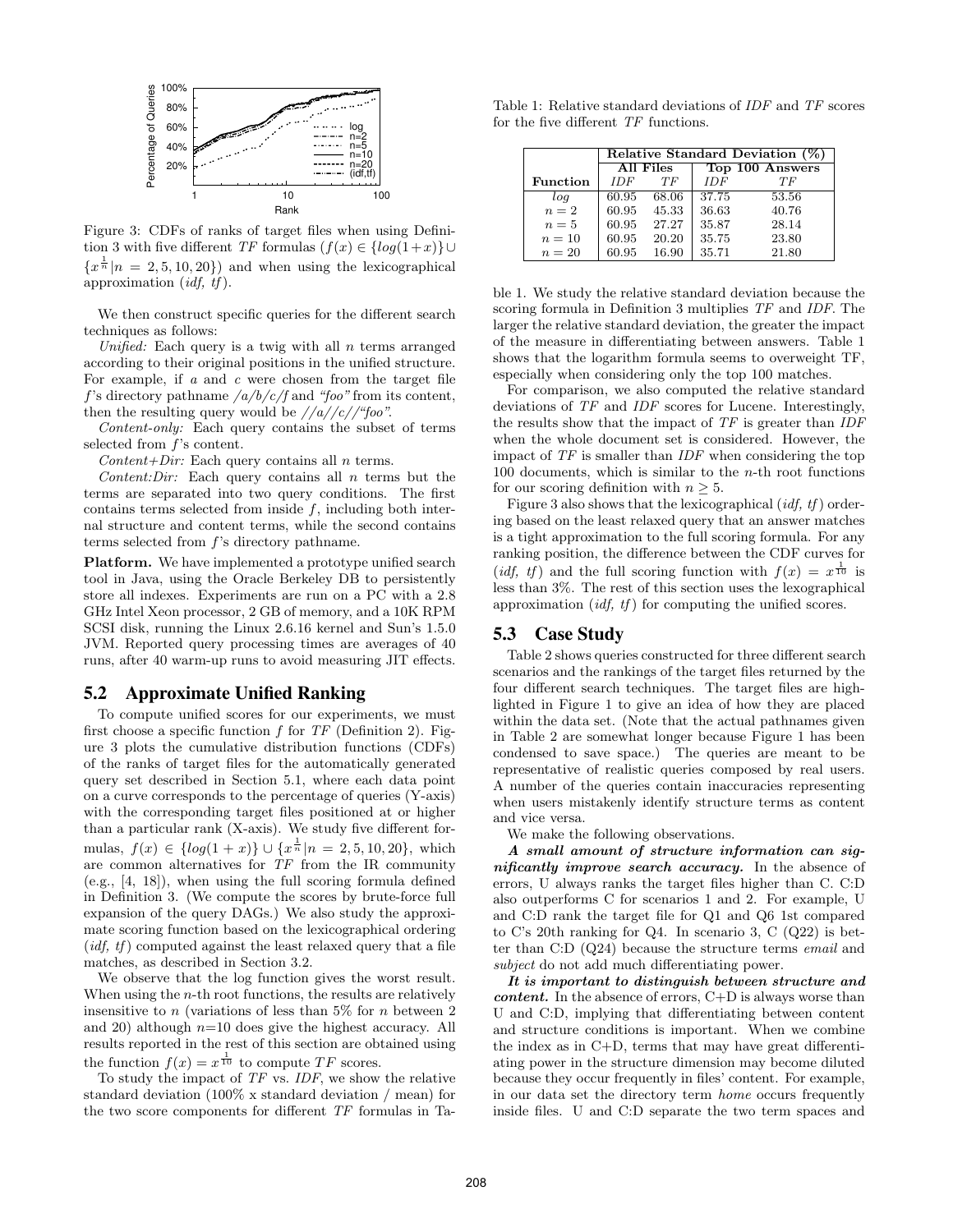| $Q. \#$         | Q. Type                                                                                                                | <b>Query Conditions</b>                                                                                                          | Comment                              | Rank           |  |
|-----------------|------------------------------------------------------------------------------------------------------------------------|----------------------------------------------------------------------------------------------------------------------------------|--------------------------------------|----------------|--|
|                 | <b>Search Scenario 1:</b> The user searches for a picture of Alice wearing a witch costume taken at home on Halloween. |                                                                                                                                  |                                      |                |  |
|                 | Target file: /Desktop/Pictures/Disk 3/2008/Home/20081101/IMG_1391.gif (tagged with "witch" and "halloween")            |                                                                                                                                  |                                      |                |  |
| Q <sub>1</sub>  | U                                                                                                                      | //home[.//"witch" and .//"halloween"]                                                                                            | Accurate query conditions            | 1              |  |
| Q2              | U                                                                                                                      | //home/alice[.//"witch" and .//"halloween"]                                                                                      | Extraneous structure condition       | 1              |  |
| Q3              | U                                                                                                                      | //halloween/witch/"home"                                                                                                         | Structure and content terms switched | 1              |  |
| Q <sub>4</sub>  | С                                                                                                                      | $\{$ witch, halloween $\}$                                                                                                       | Accurate query conditions            | 20             |  |
| Q5              | $\mathcal{C}$                                                                                                          | {home, witch, halloween}                                                                                                         | Structure term used as content       | 31             |  |
| Q <sub>6</sub>  | C:D                                                                                                                    | $\{\text{with, halloween}\}: \{\text{home}\}\$                                                                                   | Accurate query conditions            | $\mathbf{1}$   |  |
| Q7              | C:D                                                                                                                    | [witch, home} : {halloween}                                                                                                      | Structure and content terms switched | 245-252        |  |
| Q8              | $C+D$                                                                                                                  | {home, witch, halloween}                                                                                                         | Accurate query conditions            | 20             |  |
|                 |                                                                                                                        | <b>Search Scenario 2:</b> The user searches for the chapter "Of the Travelling of the Utopians" in the electronic book "Utopia". |                                      |                |  |
|                 |                                                                                                                        | Target file: /Laptop/eBooks/Non-Fiction/Philosophy/Utopia/OPS/main6.xml                                                          |                                      |                |  |
| $\overline{Q9}$ | U                                                                                                                      | //philosophy[.//"utopia" and .//"travel"]                                                                                        | Accurate query conditions            | 1              |  |
| Q10             | U                                                                                                                      | //philosophy[.//"utopia" and .//chapter/"travel"]                                                                                | Extraneous structure condition       | $\mathbf 1$    |  |
| Q11             | U                                                                                                                      | //title[.//philosophy/"utopia" and .//"travel"]                                                                                  | Out-of-order structure conditions    | $\mathbf{1}$   |  |
| Q12             | U                                                                                                                      | //utopia/travel/"philosophy"                                                                                                     | Structure and content terms switched | $\overline{2}$ |  |
| Q13             | $\mathcal{C}$                                                                                                          | {utopia, travel}                                                                                                                 | Accurate query conditions            | 18             |  |
| Q14             | $\rm C$                                                                                                                | {philosophy, utopia, travel}                                                                                                     | Structure term used as content       | 9              |  |
| Q15             | C:D                                                                                                                    | $\{\text{utopia}, \text{travel}\} : \{\text{philosophy}\}\$                                                                      | Accurate query conditions            | $\overline{4}$ |  |
| Q16             | C:D                                                                                                                    | $\{\text{philosophy, utopia}\}$ : $\{\text{travel}\}$                                                                            | Structure and content terms switched | 291            |  |
| Q17             | $C+D$                                                                                                                  | {philosophy, utopia, travel}                                                                                                     | Accurate query conditions            | 24             |  |
|                 | Search Scenario 3: The user searches for an email with the subject "Spring 2006 Tuition Payment ".                     |                                                                                                                                  |                                      |                |  |
|                 |                                                                                                                        | Target file: /Laptop/email/local/Backup/2005_Mail_Backup/Inbox/324.xml                                                           |                                      |                |  |
| Q18             | U                                                                                                                      | //email.//subject/"spring" and .//"bill"                                                                                         | Accurate query conditions            | 3              |  |
| Q19             | U                                                                                                                      | //email/department[.//subject/"spring" and .//"bill"]                                                                            | Extraneous structure condition       | 3              |  |
| Q20             | U                                                                                                                      | //email[.//subject/"bill" and .//"spring"]                                                                                       | Out-of-order structure conditions    | 19             |  |
| Q21             | $\ensuremath{\mathrm{U}}$                                                                                              | //email[.//spring/"subject" and .//"bill"]                                                                                       | Structure and content terms switched | 3              |  |
| $\rm Q22$       | $\overline{C}$                                                                                                         | $\{spring, bill\}$                                                                                                               | Accurate query conditions            | 36             |  |
| Q23             | $\overline{C}$                                                                                                         | ${email, spring, bill}$                                                                                                          | Structure term used as content       | 340            |  |
| Q24             | C:D                                                                                                                    | $\{spring, bill\}$ : $\{email\}$                                                                                                 | Accurate query conditions            | 70             |  |
| Q25             | C:D                                                                                                                    | $\{\text{subject}, \text{spring}, \text{bill}\}$ : $\{\text{email}\}$                                                            | Accurate query conditions            | 142            |  |
| Q26             | C:D                                                                                                                    | ${\text{bill}}$ : {email, spring}                                                                                                | Structure and content terms switched | 596-635        |  |
| Q27             | $C+D$                                                                                                                  | $\{spring, bill, email\}$                                                                                                        | Accurate query conditions            | 75             |  |
| Q28             | $C+D$                                                                                                                  | {subject, spring, bill, email}                                                                                                   | Accurate query conditions            | 153            |  |

Table 2: The rank of target files computed by unified search and the three bag-of-terms approaches. U denotes unified queries, C content-only queries, C:D content:dir queries, and C+D content+dir queries. A range of values for Rank means that a number of files, including the target file, received the same relevance score. We use Potter stemming so that the terms "travel", "travelling", and "traveling" are equivalent for search scenario 2.

so are able to achieve a rank of 1 for queries Q1 and Q6 compared to a rank of 20 achieved by C+D for query Q8.

Structural relationships provide additional differentiating power for improving search accuracy. In scenario 2, U uses the relationship in the subject/"spring" part of the query condition to achieve a ranking of 3 for the target file (Q18), whereas the inclusion of email and subject actually causes C:D to perform worse than C. email did not add much differentiating power while subject was only effective when considered together with the term "spring".

It is important to be able to relax query conditions across the content and structure dimensions. While it is important to differentiate between content and structure, it is also important to be able to relax across the two dimensions. This is because users may not always remember correctly which are content and which are structure terms. When they are forced to explicitly identify content vs. directory terms, a mistake can drastically affect the search results if cross-dimension relaxation is not supported. For example, switching a content and structure term drops the rank of the target file from 1  $(Q6)$  to 245-252  $(Q7)$  and from 4  $(Q15)$  to 291 (Q16). On the other hand, U's processing of queries Q3 and Q12, which contain the same errors, rank the target file 1 and 2, respectively.

### 5.4 Automatically Generated Queries

Figures 4a-b plot the CDFs of the ranks of target files for all 80 automatically generated queries (Section 5.1). When there are ties, we use the median value of the range as the rank of the target file; e.g., 5 files, including the target file, achieve the same highest score would lead to a rank of 3 for the target file. Figures 4a-b present CDFs for two different variations, one where content terms in the queries are selected to be close to selected internal structure terms (e.g., contained in a child content node of a selected internal structure node), and one where content and internal structure terms are selected independently.

These results reinforce the first two observations made in the previous section: (1) A small amount of structure information can significant improve search accuracy; and (2) It is important to distinguish between structure and content; Specifically, in Figure 4a, U and C:D always outperform C; e.g., 80% of U queries and 71% of C:D queries rank the target files 10 or higher, while only 39% of C queries rank the target files within 10 or higher. Computing the corresponding Mean Reciprocal Rank Values (MRR) at 10 gives 0.484 for U, 0.161 for C, 0.379 for C:D, and 0.239 for C+D. (U outperforms all techniques with a statistical significance at p < 0.05 using the Wilcoxon one-tailed test). Further, U and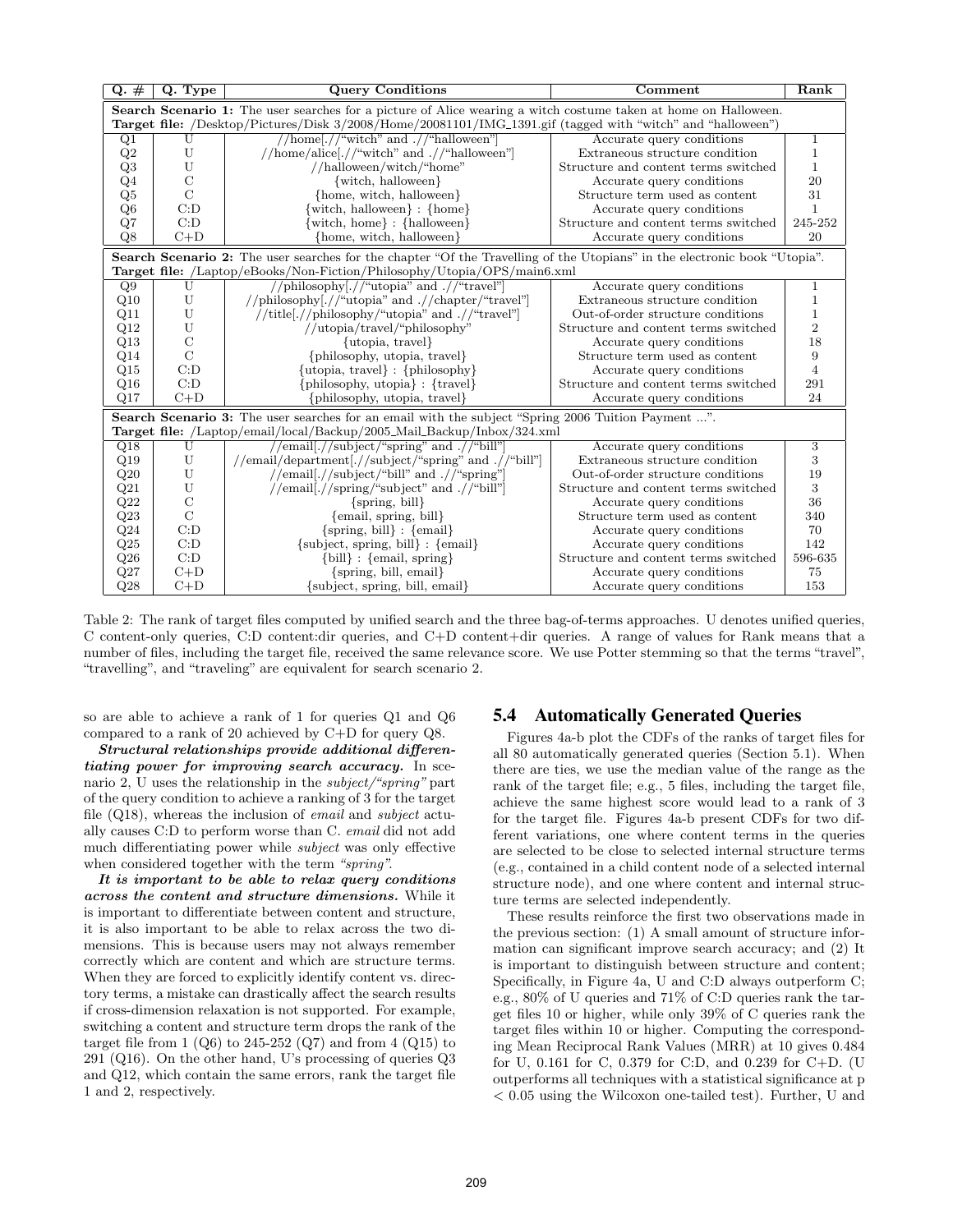

Figure 4: CDFs of ranks of target files (a-b), when queries contain inaccuracies (c-f). In (a) content and internal structure terms are selected "close" together, while in (b) they are selected independently. In (c-f), for U, U-no-NI, and C:D, 50 or 100 percent of the queries contain errors. Each erroneous query switches one or two randomly chosen pairs of directory path and content terms. C+D is shown as a baseline. U-no-NI refers to the use of U without the node inversion relaxation.

C:D queries are always better than C+D queries; e.g., only 51% of C+D queries ranked the target files 10 or higher.

Figures 4a-b also reinforce the third observation above: structural relationships provide additional differentiating power for improving search accuracy. In particular, the figures show that U outperforms C:D when internal structure and content terms are chosen close together so that relationships embedded in the query conditions are meaningful. On the other hand, their performance gets closer when content terms and internal structure terms are chosen independently, effectively having less relationships between structure and content available for U to improve its ranking accuracy.

Finally, we consider what happens if queries contain inaccuracies, where external structure and content terms are mistakenly interchanged. We choose this type of errors because it may be easy for users to confuse structure and content terms, particularly when parts of the namespaces are programmatically organized. We consider inaccuracies along two dimensions, the percentage of queries (chosen randomly) containing inaccurate query conditions, and the level of inaccuracy, expressed as the number of switches between pairs of external structure terms and terms from inside the target file. Figures 4c-f plot CDFs of the ranks of target files when inaccuracies are introduced into the queries. These graphs include results when U is used without the node inversion relaxation (U-no-NI) to evaluate the importance of node inversion to our search approach.

The results shown in Figures 4c-f reinforce our final observation in Section 5.3: it is important to be able to relax conditions across the content and structure dimensions. Both U's and C:D's ranking performance degraded as the number of inaccurate queries and/or the number of inaccuracies in each inaccurate query increase. However, U queries are much less sensitive to the inaccuracies than C:D queries. This is reflected in the corresponding MRR: when the percentage of query errors increases to 50% of all queries (2 swaps per erroneous query), the MRR for U decreases by only 8% (from 0.484 to 0.443) while the MRR for C:D decreases by 33% (from 0.379 to 0.253); as a result, U's MRR outperforms other approaches by at least  $75\%$  (p  $\lt$  0.01). In fact, Figures 4e-f show that C:D can become significantly worse than C+D. Meanwhile, even if 100% U queries have two pairs of directory path and content terms switched, U still outperforms C+D by a wide margin.

Further, these results show that node inversion is critically important to U's accuracy when queries contain ordering mistakes. U always outperforms U-no-NI, with the difference in accuracy increasing significantly as queries contain more inaccuracies. In fact, when queries contain 2 swap mistakes, U-no-NI performs worse than C+D. This is because U-no-NI has to rely on node deletion to eliminate mis-ordered terms, thereby loosing the terms' differentiation power for ranking answers.

Thus, we conclude that our unified structure and content search approach has the potential to significantly improve search accuracy over existing "bag-of-terms" methods, even if the latter were extended to explicitly consider terms extracted from structure information. It is also robust against labeling inaccuracies (i.e., structure terms identified as content and vice versa) in query conditions.

### 5.5 Comparing with Existing Search Tools

We have also compared our approach with GDS and TopX [21]. We choose GDS because of its popularity and the fact that it ranks returned results. Many other existing search tools do not; for example, Spotlight only returns a single ranked result (the top ranked), organizing the remaining results using attributes such as dates and file types. We choose TopX because it implements a related search approach, although it was designed for XML retrieval.

GDS matches keywords against both pathnames and content. Thus, we use the set of queries constructed for C+D from Section 5.1. The results for GDS Windows version 5.9 are similar to C+D in Figure 4 for ranks 1-6, degrading significantly after.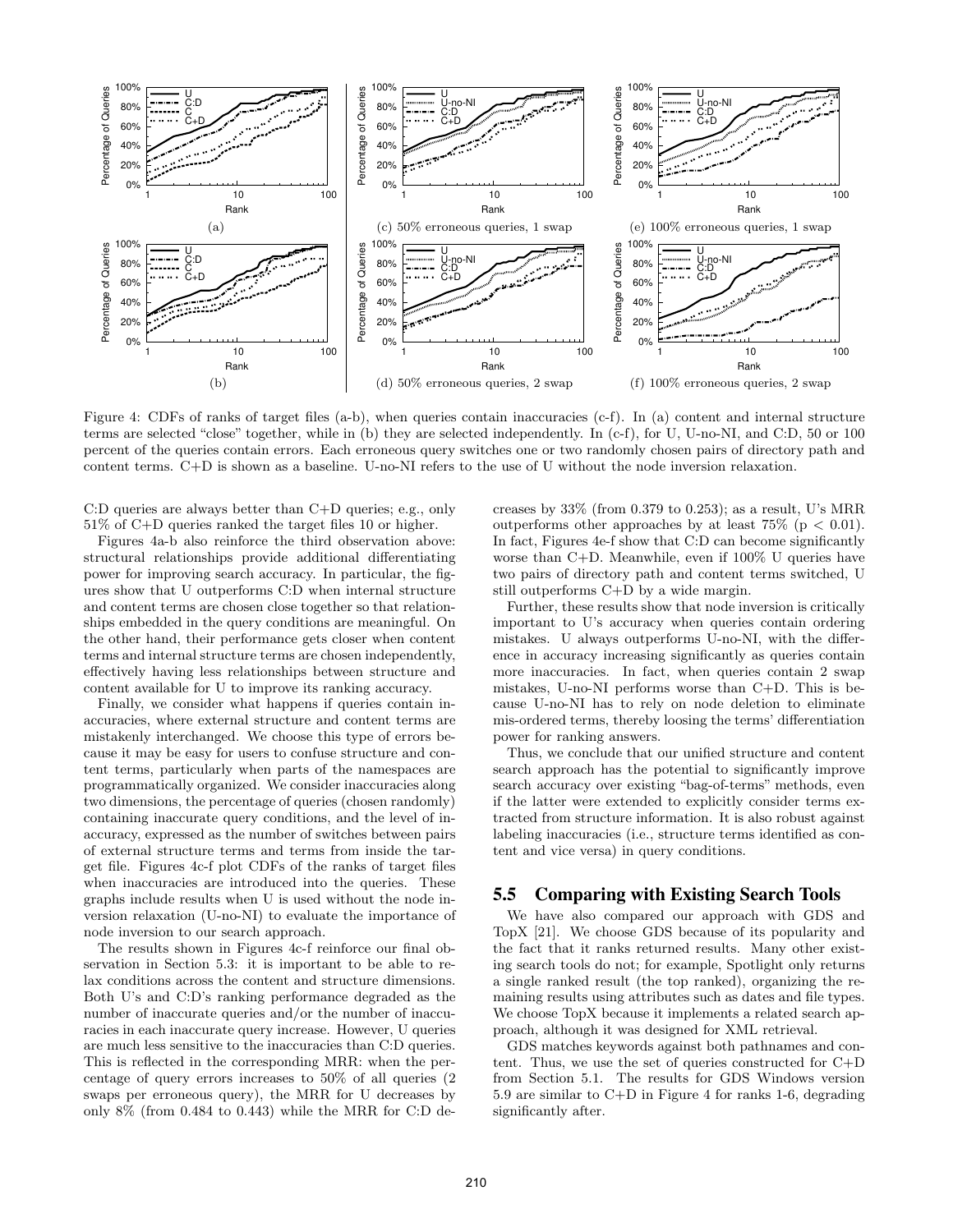

Figure 5: The CDFs of ranks of target files for 30 email and ebook queries.

Table 3: Average precision for  $k = 5, 10$ .

| Search Method | Precision, $k=5$ | Precision, $k=10$ |
|---------------|------------------|-------------------|
|               | 0.52             | 0.32              |
| U-no-D        | 0.52             | 0.32              |
| TopX          | 0.44             | 0.28              |
| <b>GDS</b>    | 0.32             | 0.18              |
|               | 0.28             | 0.14              |

TopX treats each document as a tree of nodes, each with a tag and some content. Each internal node's content is the concatenation of the contents of its children. TopX adapts the Okapi BM25 scoring model to score content. It transitively expands all structural dependencies and counts the number of conditions matched by a file to score structure. It combines the two scores using summation with an emphasis on the importance of structure query conditions.

We use the open source TopX package with default settings. We limit our comparison to the 30 email and ebook queries from the query set used in Figure 4a since TopX only supports XML and text files (emails and ebooks are stored in XML format). Directory terms are dropped from the queries since TopX only considers internal structure.

Figure 5 plots the CDFs of ranks of target files for the query set. We observe that TopX outperforms content-only search (C). However, our unified approach (U) outperforms TopX, even if we do not use directory information (U-no-D). Further, while not shown here, TopX's accuracy drops rapidly in the presence of ordering errors because it is much less flexible than U in dealing with them. For example, TopX does not allow structural parts of queries to be matched with content and vice versa.

To compare using a more conventional IR metric, Table 3 shows the average precision for a subset of five randomly selected queries. We manually examined the top  $k$  ranked files returned for each query and marked them relevant or not. (We cannot measure recall because this requires evaluating the relevance of all files against all queries.) Our approach again outperforms content-only search, GDS, and TopX.

#### 5.6 Query Processing Performance

Figure 6 plots CDFs of query processing times for the query set considered in Section 5.4 for different values of  $k$ . (Processing times for the additional query sets mentioned in Section 5.4 and queries in Section 5.3 are similar.) These results show that structure-heavy queries—recall that these queries on average contain 3.3 structure terms vs. 1.6 content terms—can increase query processing times. However, for  $k=10$ , approximately 70% of the queries still complete in less than 4 seconds, with the longest requiring 17 seconds. Further, query processing scales well with  $k$ , degrading only slightly with increasing  $k$ .



Figure 6: CDFs of query processing times to find and rank the top k relevant files for queries considered in Section 5.4.

There are several possible performance optimizations. First, U is heavily penalized when processing high frequency terms such as subject because of its path matching algorithm. This penalty largely arises from our naive use of the Berkeley DB and can be significantly reduced with some coding effort. Second, there are opportunities for skipping unnecessary computation that we have not implemented.

#### 5.7 Storage Cost

Our indexes require 1.9 GB of persistent storage, which is 11% of the data set size (16.6 GB). Lucene requires 676 MB of storage to index the same data set. While this is almost a three-fold increase, the total required storage is still quite reasonable. Further, it makes sense to trade-off a small amount of disk space to improve search accuracy.

### 6. RELATED WORK

Several works have focused on the user perspective of personal information management [7, 17]. These works allow users to organize personal data semantically by creating associations between files or data entities and then leveraging these associations to enhance search.

Other works [11, 25] address information management by proposing generic data models for heterogeneous and evolving information. These works are aimed at providing users with generic and flexible data models to accessing and storing information beyond what is supported in traditional files system. Instead, we focus on querying information that is already present in the file system. Our data model can be viewed as an XML data tree.

A number of efforts have explored structure and content search for XML [1, 2, 3, 8, 14]. However, these approaches have either ignored content [1], considered content nodes as atomic values that could be part of the structural relaxation but whose terms could not be searched individually [2], or considered content and structure separately [3, 8, 14]. The latter works [3, 8, 14] propose techniques that use structure conditions as templates on which to apply the content searches; the quality of content matches is penalized when the structural match is not perfect. Furthermore, [8, 14] compute indexes around a subset of predefined XPath fragments (structure). In contrast, our framework unifies scoring for structure and content, allowing it to be robust to mistakes resulting from users mistakenly believing content terms are in the structure and vice versa. Our framework also handles arbitrary DAG structures and unifies external structure and internal structure, removing the need for users to know the underlying physical organization of data (which can be application-dependent) when composing queries.

Our previous work [19] only considers external structure